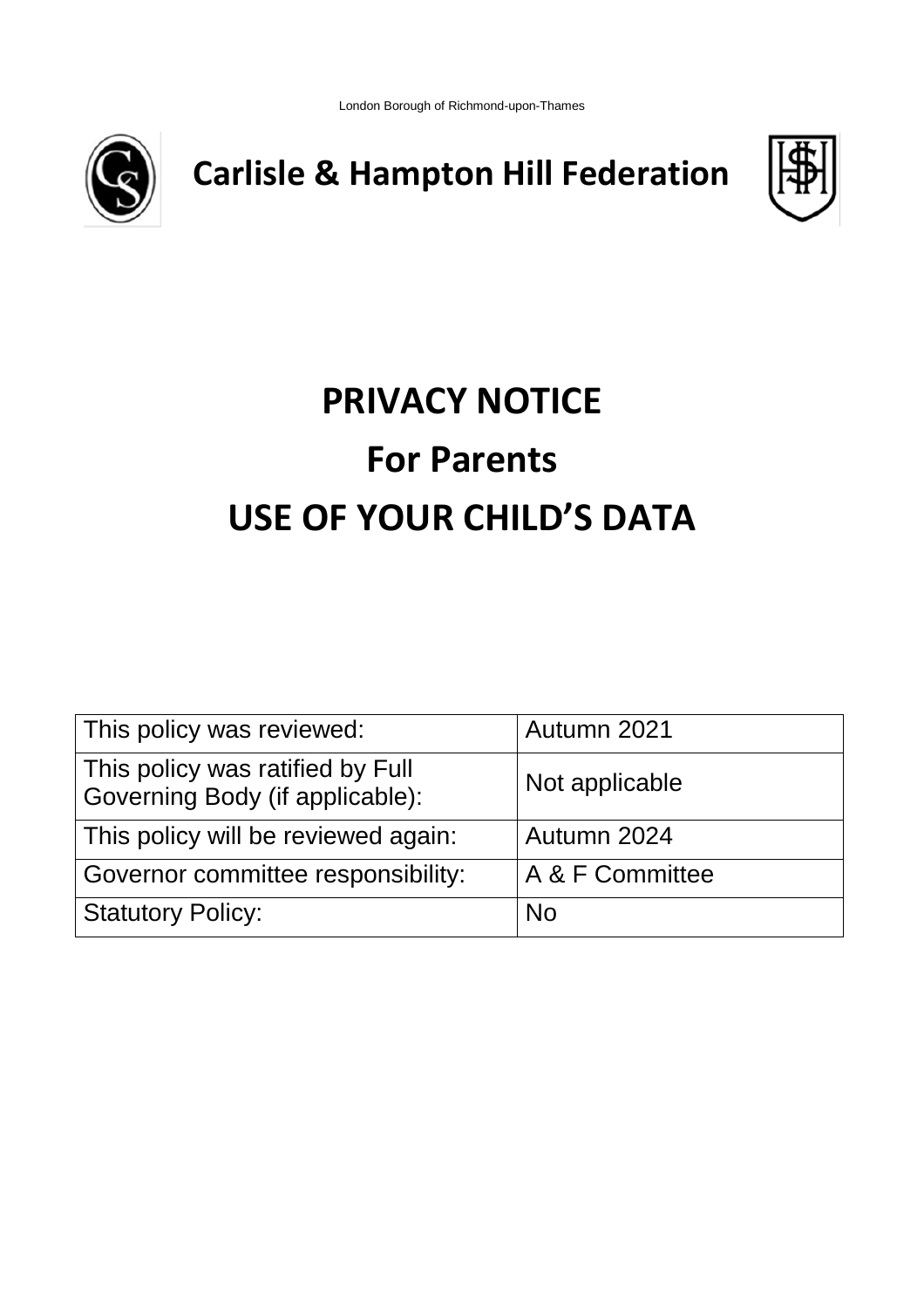# **Contents**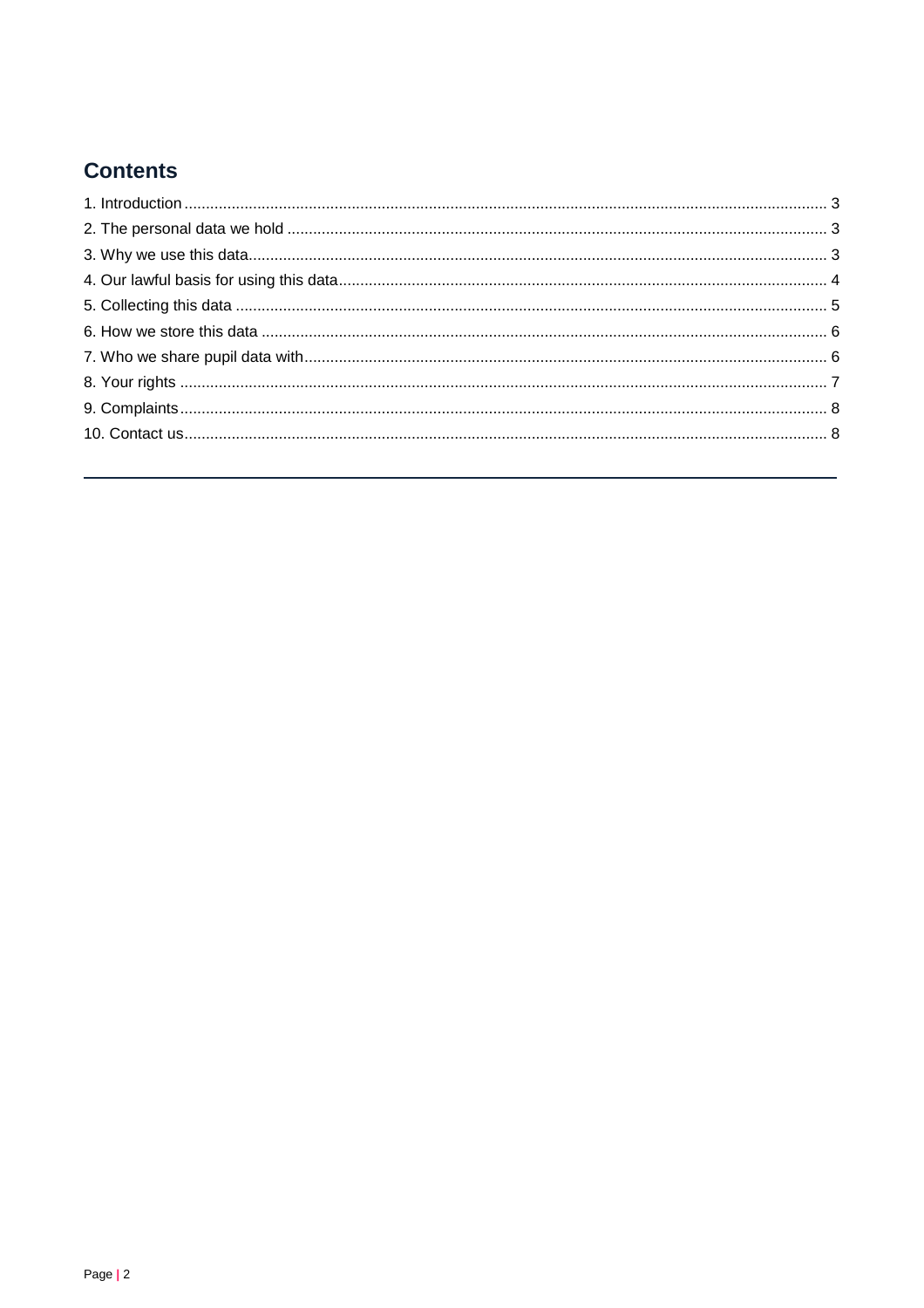# <span id="page-2-0"></span>**1. Introduction**

Under UK data protection law, individuals have a right to be informed about how we use any personal data that we hold about them. We comply with this right by providing 'privacy notices' (sometimes called 'fair processing notices') to individuals where we are processing their personal data.

This privacy notice explains how we collect, store and use personal data about **pupils at our schools**.

This privacy notice applies while we believe your child is not capable of understanding and exercising their own data protection rights (generally considered to be age 12, but this has to be considered on a case-bycase basis).

We;

- o Carlisle Infant School, Broad Lane, Hampton, TW12 3AJ, 020 8979 2770
- o Hampton Hill Junior School, (HHJS) St James's Avenue, Hampton Hill, TW12 1HW, 020 8979 3019

are the 'data controller' for the purposes of UK data protection law.

Our Data Protection Officer is Satswana (see 'Contact us' below).

# <span id="page-2-1"></span>**2. The personal data we hold**

Personal data that we may collect, use, store and share (when appropriate) about your child includes, but is not restricted to:

- > Personal identifiers and contacts (such as name, unique pupil number, contact details, address, date of birth, identification documents)
- Safeguarding information (such as court orders and professional involvement)
- Pupil and curricular records (such as test results, assessment and attainment)
- > Behaviour information (such as exclusions and any other relevant alternative provision put in place)
- > Attendance information (such as sessions attended, number of absences, absence reasons and any previous schools attended)

We may also collect, use, store and share (when appropriate) information about your child that falls into "special categories" of more sensitive personal data. This includes, but is not restricted to, information about:

- Medical information (such as medical conditions we need to be aware of, including physical and mental health, registered doctor, child health, allergies, medication, dietary requirements)
- Photographs and CCTV images (HHJS only) captured in school. Images of staff and pupils may be captured at appropriate times and as part of educational activities for use in school only. Unless prior consent is given, the school shall not utilize such images for publication or communication to external sources
- Characteristics (such as ethnicity, language and free school meals eligibility)
- Special Educational Needs (details of any support received, including care packages, plans and support providers)

We may also hold data about your child that we have received from other organisations, including other schools and social services.

# <span id="page-2-2"></span>**3. Why we use this data**

We process personal information to be able to run the school, to provide pupils with an education and to make sure that we can look after our pupils appropriately. We may collect information directly from pupils or parents or from other places including other schools, the local council and the Department for Education (DfE).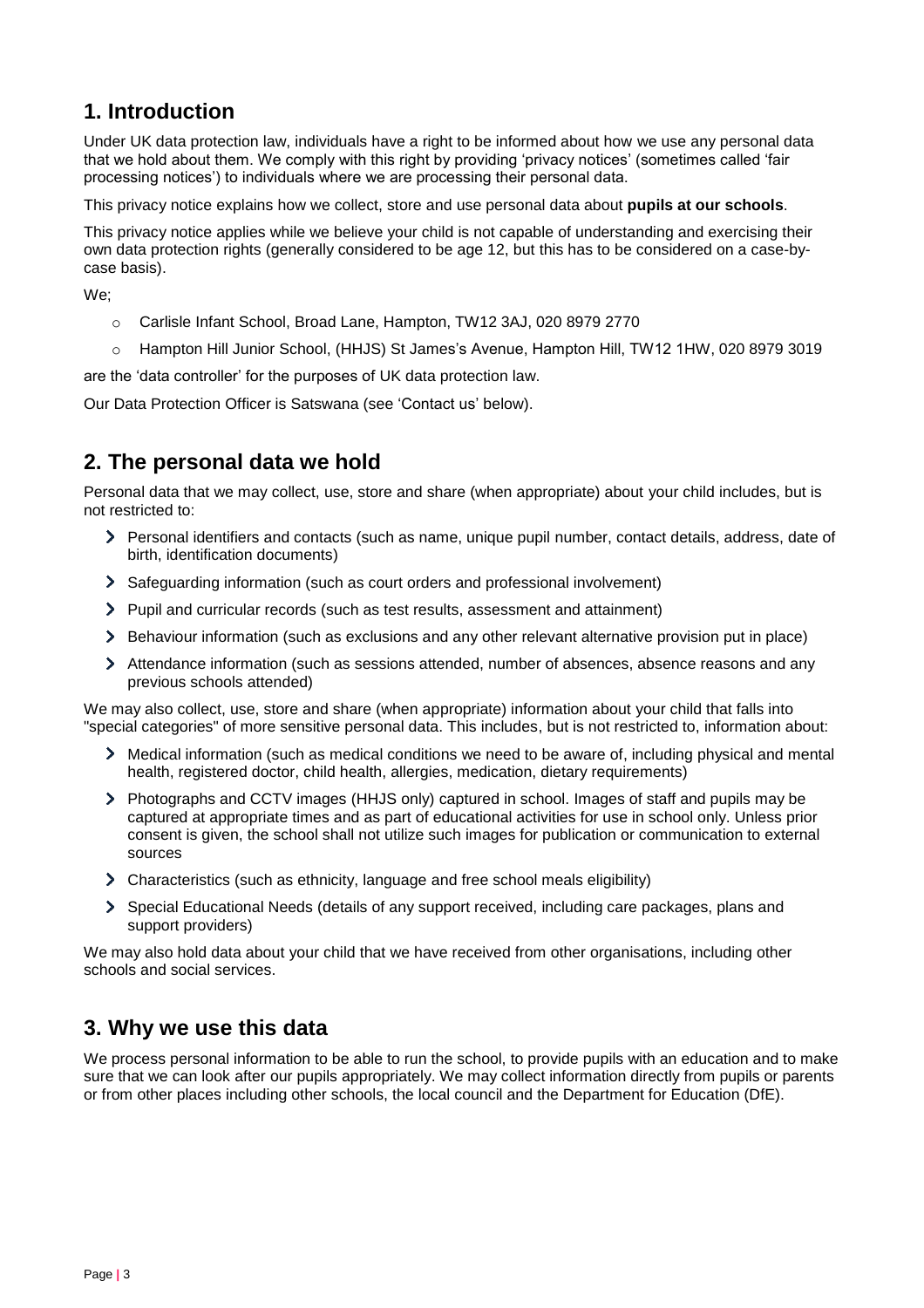We use the data listed above to:

- a) Keep children safe
- b) Support pupil learning
- c) Monitor and report on pupil progress and check whether any other help is needed
- d) Provide appropriate pastoral care
- e) Look after pupil wellbeing
- f) Keep track of how well we are performing and assess the quality of our services
- g) Administer admissions waiting lists
- h) Meet the statutory duties placed on us (official data collections)
- i) Comply with the law regarding data sharing
- j) Carry out research

#### **3.1 Use of your child's personal data for marketing purposes**

Where you have given us consent to do so, we may send you marketing information by email or text promoting school events, campaigns, charitable causes or services that may be of interest to parents/carers.

You can withdraw consent or 'opt out' of receiving these emails and/or texts at any time by clicking on the 'Unsubscribe' link at the bottom of any such communication, or by contacting us (see 'Contact us' below).

#### **3.2 Use of your child's personal data in automated decision making and profiling**

We do not currently process any personal data through automated decision making or profiling. If this changes in the future, we will amend any relevant privacy notices in order to explain the processing to you, including your right to object to it.

# <span id="page-3-0"></span>**4. Our lawful basis for using this data**

Data Protection law requires us to have a lawful reason ('lawful basis') for processing the personal data we use. These reasons are listed under Article 6 of the 'General Data Protection Regulation' (GDPR). Our lawful basis for processing will be explained at the point at which we collect personal information unless there is a lawful reason not to do so (for example where it is for the prevention or detection of crime).

Carlisle Infant School and Hampton Hill Junior School process a wide range of personal data for a variety of purposes. The lawful bases we rely on will therefore vary. However, generally, the lawful bases we mainly use in relation to pupils and parents are:

- $\overline{\phantom{0}}$ **We need to comply with the law (we have a legal obligation):** For example we collect and use pupil information under legal and statutory obligations within the Education Act 1996, The Children Act 2004; Education and Inspections Act 2006; Education Act 2011; the Family and Children Act 2014 and Keeping Children Safe in Education (KCSIE) statutory guidelines.
- **We need to carry out a task in the public interest:** For example, the collection and use of pupil ゝ information is necessary for us to perform our role as schools and to deliver our public task of providing education to our pupils.

Less commonly, we may also need to use personal information where:

- $\mathbf{\Sigma}$ You have given us your consent (for example a photo of your child on our website.
- ⋗ We need to protect your vital interests (or someone else's interests). This relates to life and death situations.
- $\mathbf{\Sigma}$ It is in ours or a third party's legitimate interests to process the data. Where this is the case we will ensure that we have considered whether or not our legitimate interests are overridden by your child's rights and freedoms.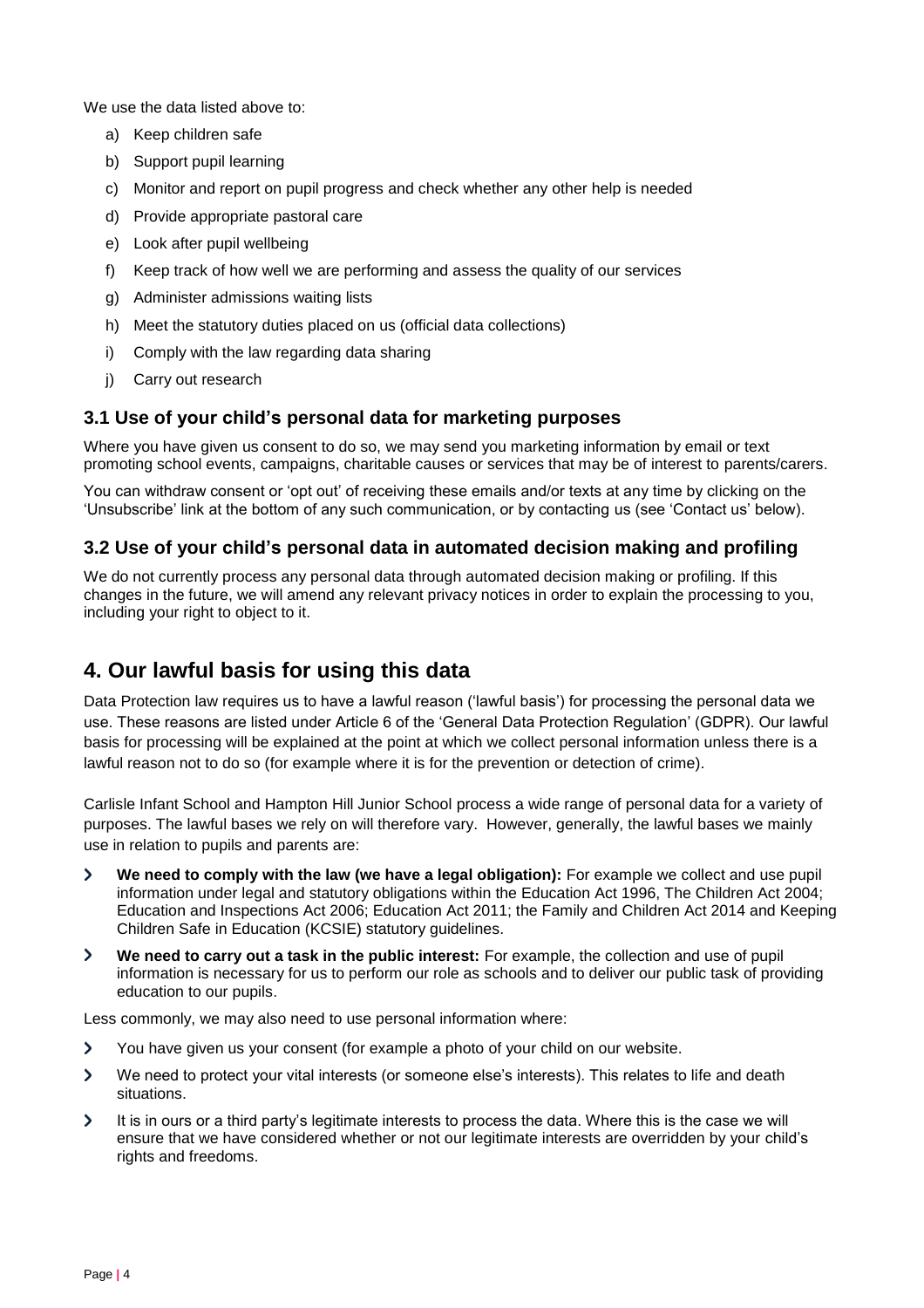Where you have provided us with consent to use your data, you may withdraw this consent at any time. We will make this clear when requesting your consent, and explain how you go about withdrawing consent if you wish to do so. We will then cease this aspect of processing, unless another lawful basis applies.

Some of the reasons that we use for collecting and using information may overlap and there may be several grounds allowing us to use personal data. There are also other lawful bases that may apply and this will be made clear wherever possible.

#### **4.1 Our basis for using special category data**

For 'special category' data, we only collect and use it when we have both a lawful basis, as set out above, and one of the following conditions for processing as set out in UK data protection law:

- We have obtained your explicit consent to use your child's personal data in a certain way
- We need to perform or exercise an obligation or right in relation to employment, social security or social protection law
- We need to protect an individual's vital interests (i.e. protect your child's life or someone else's life), in situations where you're physically or legally incapable of giving consent
- The data concerned has already been made manifestly public by you
- $\triangleright$  We need to process it for the establishment, exercise or defence of legal claims
- We need to process it for reasons of substantial public interest as defined in legislation
- We need to process it for health or social care purposes, and the processing is done by, or under the direction of, a health or social work professional or by any other person obliged to confidentiality under law
- We need to process it under Keeping Children Safe in Education legislation
- We need to process it for public health reasons, and the processing is done by, or under the direction of, a health professional or by any other person obliged to confidentiality under law
- We need to process it for archiving purposes, scientific or historical research purposes, or for statistical purposes, and the processing is in the public interest

For criminal offence data, we will only collect and use it when we have both a lawful basis, as set out above, and a condition for processing as set out in UK data protection law. Conditions include:

- We have obtained your consent to use it in a specific way
- We need to protect an individual's vital interests (i.e. protect your child's life or someone else's life), in situations where you're physically or legally incapable of giving consent
- The data concerned has already been made manifestly public by you
- We need to process it for, or in connection with, legal proceedings, to obtain legal advice, or for the establishment, exercise or defence of legal rights
- We need to process it for reasons of substantial public interest as defined in legislation

# <span id="page-4-0"></span>**5. Collecting this data**

While the majority of information we collect about your child is mandatory, there is some information that can be provided voluntarily.

Whenever we seek to collect information from you, we make it clear whether you must provide this information (and if so, what the possible consequences are of not complying), or whether you have a choice.

Most of the data we hold about your child will come from you, but we may also hold data about your child from:

- Local authorities
- Government departments or agencies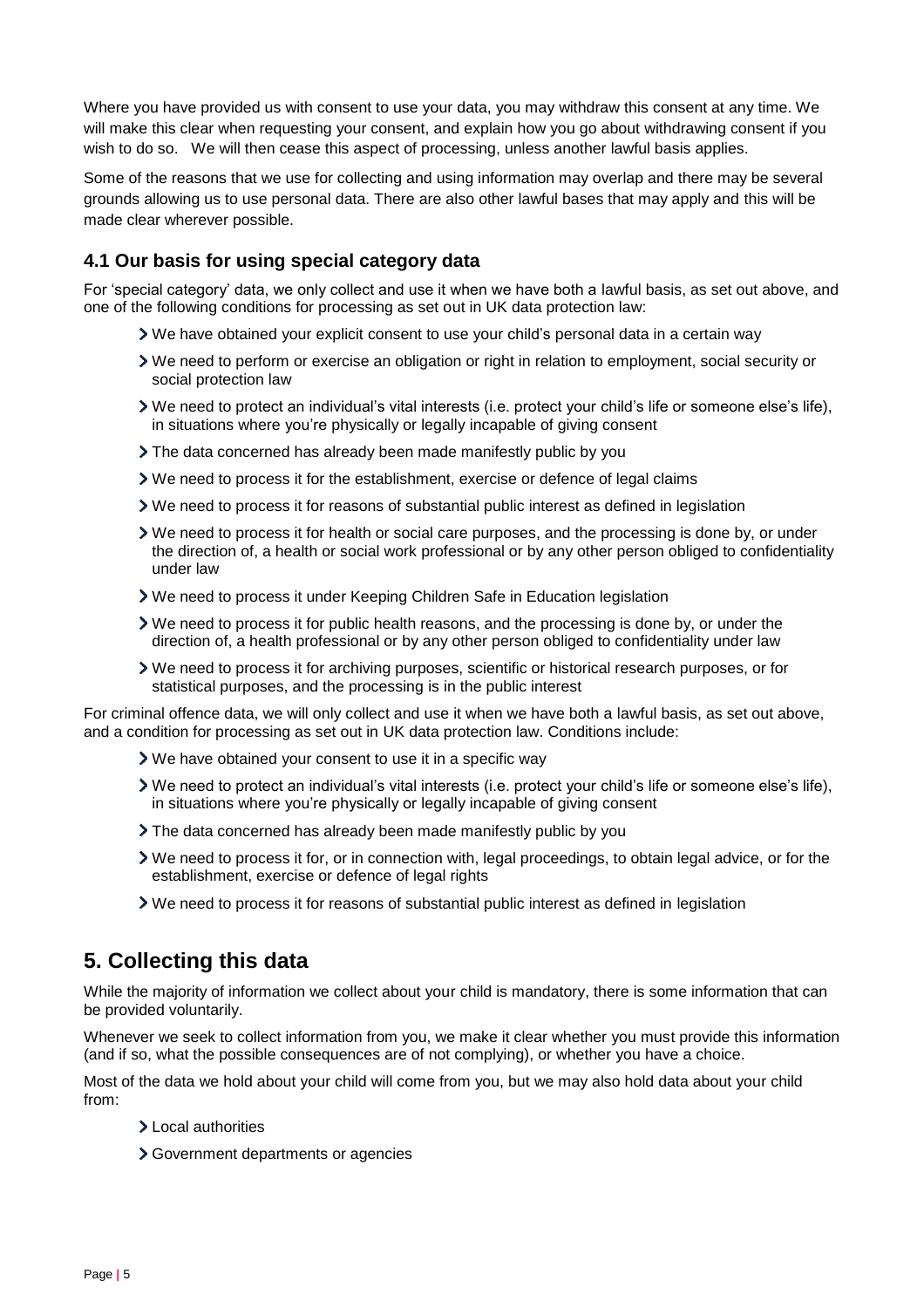- Other schools (via a common transfer file or hard copy files)
- > Police forces, courts, tribunals

### <span id="page-5-0"></span>**6. How we store this data**

We keep personal information about your child while they are attending our schools. We will dispose of your child's personal data securely when we no longer need it.

We may also keep it beyond their attendance at our schools if this is necessary. This will be done in accordance with the guidance provided in the **[Information Management Society's toolkit for schools.](https://irms.org.uk/page/schoolstoolkit?&terms=%22toolkit+and+schools%22)**

We have put in place appropriate security measures to prevent your child's personal information from being accidentally lost, used or accessed in an unauthorised way, altered or disclosed.

# <span id="page-5-1"></span>**7. Who we share pupil data with**

Information about pupils and parents will not be shared with any third party without consent unless the law and/or our policies allows us to do so. Where it is legally required or necessary (and it complies with UK data protection law) personal information may be shared with the relevant local authority to meet our legal obligations to share information such as safeguarding concerns or with the Department for Education (DfE). To find out more about the data collection requirements that are placed upon us by the DfE including the data that we share with them go to:<https://www.gov.uk/education/data-collection-and-censuses-for-schools>

Where it is legally required or necessary (and it complies with UK data protection law), we may share personal information about your child with:

- Our local authority London Borough of Richmond to meet our legal obligations to share certain information with it, such as safeguarding concerns and information about exclusions
- Government departments or agencies, schools may be required to pass on data in order to help the government monitor the educational system and enforce laws relating to education
- > Our regulator, e.g. Ofsted
- > The pupil's family and representatives
- Educators and examining bodies
- Suppliers and service providers, to enable them to provide the service we have contracted them for, e.g. catering
- Financial organisations, to enable them to provide the service we have contracted them for, e.g. meals, school trips and afterschool care payments
- Health authorities, as obligated under health legislation, the school may pass on information the health of the children in school
- Health and social welfare organisations, in order to protect or maintain the welfare of our pupils, and in cases of child abuse, it may be necessary to pass personal data on to social workers and/or support agencies
- Professional advisers and consultants, in order to protect the welfare of our pupils
- > Police forces, courts, tribunals
- Other schools, if a pupil transfers to another school, their academic records and other data that relates to their health and welfare will be forwarded on to the new school. This will support a smooth transition from one school to the next.

#### **National Pupil Database**

We are required to provide information about pupils to the Department for Education as part of statutory data collections such as the school census.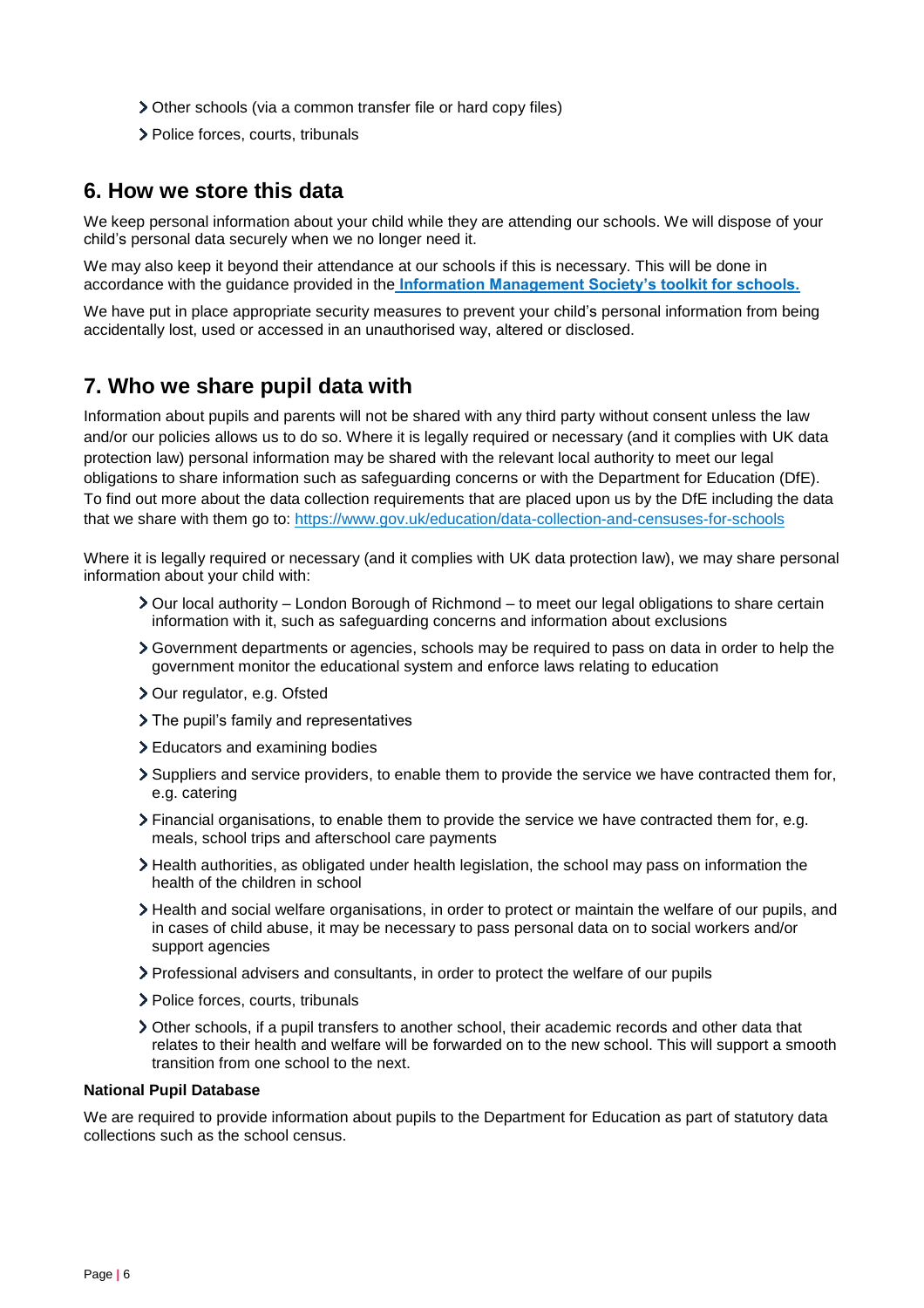Some of this information is then stored in the [National Pupil Database](https://www.gov.uk/government/collections/national-pupil-database) (NPD), which is owned and managed by the Department and provides evidence on school performance to inform research.

The database is held electronically so it can easily be turned into statistics. The information is securely collected from a range of sources including schools, local authorities and exam boards.

The Department for Education may share information from the NPD with third parties, such as other organisations which promote children's education or wellbeing in England. These third parties must agree to strict terms and conditions about how they will use the data.

For more information, see the Department's webpage on [how it collects and shares research data.](https://www.gov.uk/data-protection-how-we-collect-and-share-research-data)

You can also [contact the Department for Education](https://www.gov.uk/contact-dfe) with any further questions about the NPD.

#### **7.1 Transferring data internationally**

Where we transfer your child's personal data to a third-party country or territory, we will do so in accordance with UK data protection law and ensure that we have sufficient safeguards in place.

# <span id="page-6-0"></span>**8. Your rights**

#### **8.1 How to access personal information that we hold about your child**

You have a right to make a 'subject access request' to gain access to personal information that we hold about your child.

If you make a subject access request, and if we do hold information about your child, we will (subject to any exemptions that apply):

- > Give you a description of it
- Tell you why we are holding and processing it, and how long we will keep it for
- Explain where we got it from, if not from you
- > Tell you who it has been, or will be, shared with
- Let you know whether any automated decision-making is being applied to the data, and any consequences of this
- Give you a copy of the information in an intelligible format within one month, unless an extension is necessary on the grounds of the complexity of the request

You may also have the right for your child's personal information to be transmitted electronically to another organisation in certain circumstances. If you would like to make a request, please contact the Data Protection Officer (see 'Contact us' below).

#### **8.2 Your right to access your child's educational record**

Parents, or those with parental responsibility, also have the right to access their child's educational record (which includes most information about a pupil). This right applies as long as the pupil is aged under 18.

There are certain circumstances in which this right can be denied, such as if releasing the information might cause serious harm to the physical or mental health of the pupil or another individual, or if it would mean releasing exam marks before they are officially announced.

To make a request, please contact our Data Protection Officer (see 'Contact us' below).

#### **8.3 Your other rights regarding your child's data**

Under UK data protection law, you have certain rights regarding how your child's personal data is used and kept safe. For example, you have the right to:

- Object to our use of your child's personal data
- > Prevent your child's data being used to send direct marketing